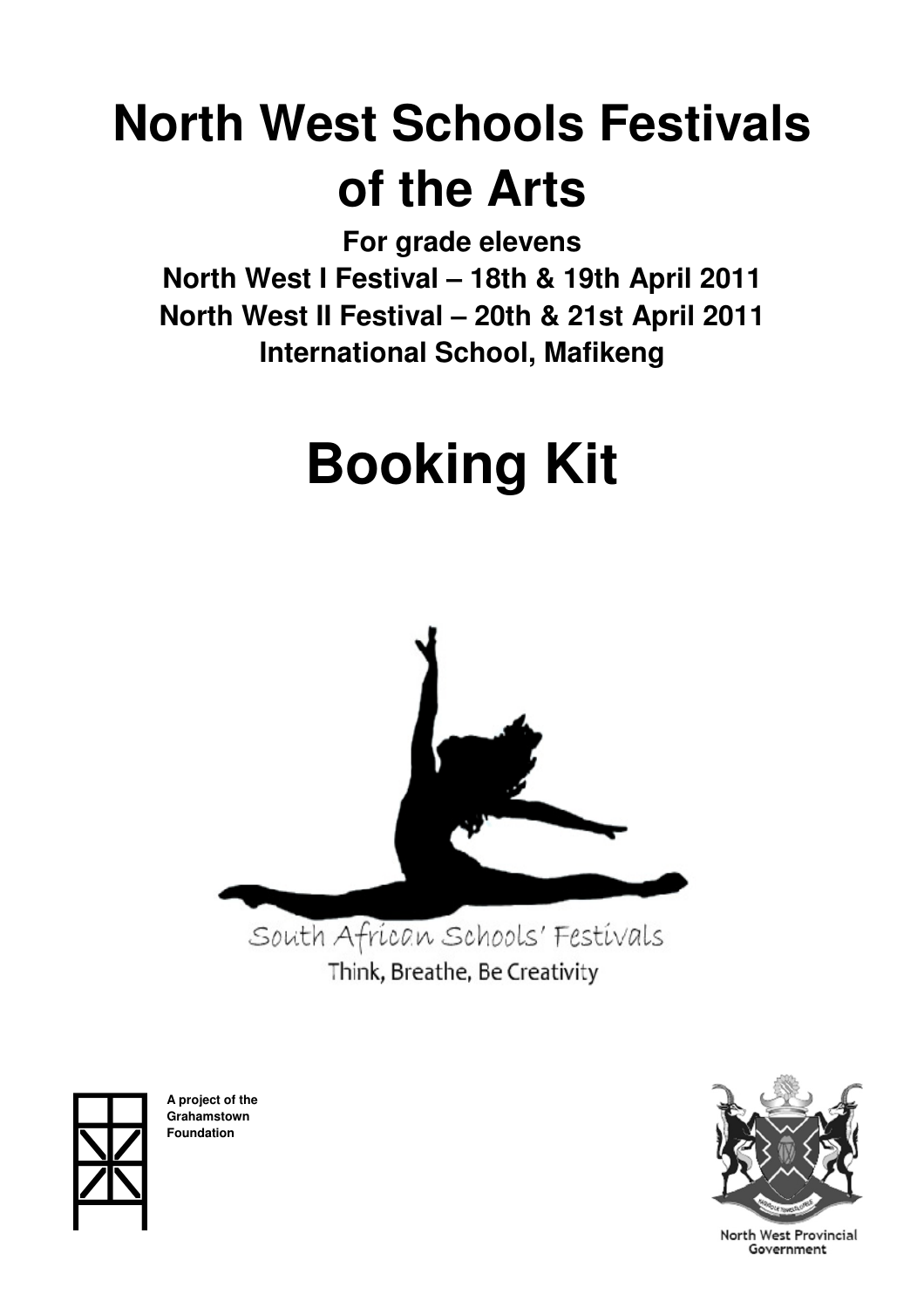# **Contents**

| South African Schools Festivals | $\mathbf 2$ |
|---------------------------------|-------------|
| What can you expect?            | 3           |
| How to book                     | 4           |
| <b>Workshop Choices</b>         | 5           |
| <b>Festival Etiquette and</b>   |             |
| Code of Conduct                 | 6           |
| <b>General Information</b>      |             |
|                                 |             |

**Festival Enrolment Form & Workshop Form – please download separately**

# **The South African Schools Festivals**

Invite you to be part of a life-altering, mind-blowing, soul-soaring experience with the arts! Join with over 6 000 young South Africans of different backgrounds doing just that around the country. Let the **brilliant shows** stir your soul; let the **handson workshops** empower you and draw out your potential; feel the **lectures** stretch your mind, and let the rich mix of **people** you'll meet broaden your mind.

# **What does the festival offer?**

- Two jam-packed days of intense and varied arts experiences;
- Non-competitive interactions with 400 grade eleven learners and their teachers, representing schools from all over the North West;
- The chance to experience the wonderful facilities at International School, Mafikeng;
- The chance to discover new things about the arts, your friends, your teachers, other grade elevens from other schools, and yourselves;
- A cultural feast within an intense but carefully structured and varied programme of arts related activities.

# **The festival aims to:**

- Enrich the cultural and educational life of our province's young people;
- Highlight the power of the arts as a universal tool of communication and empowerment;
- Ignite a life-long passion for the arts in young people.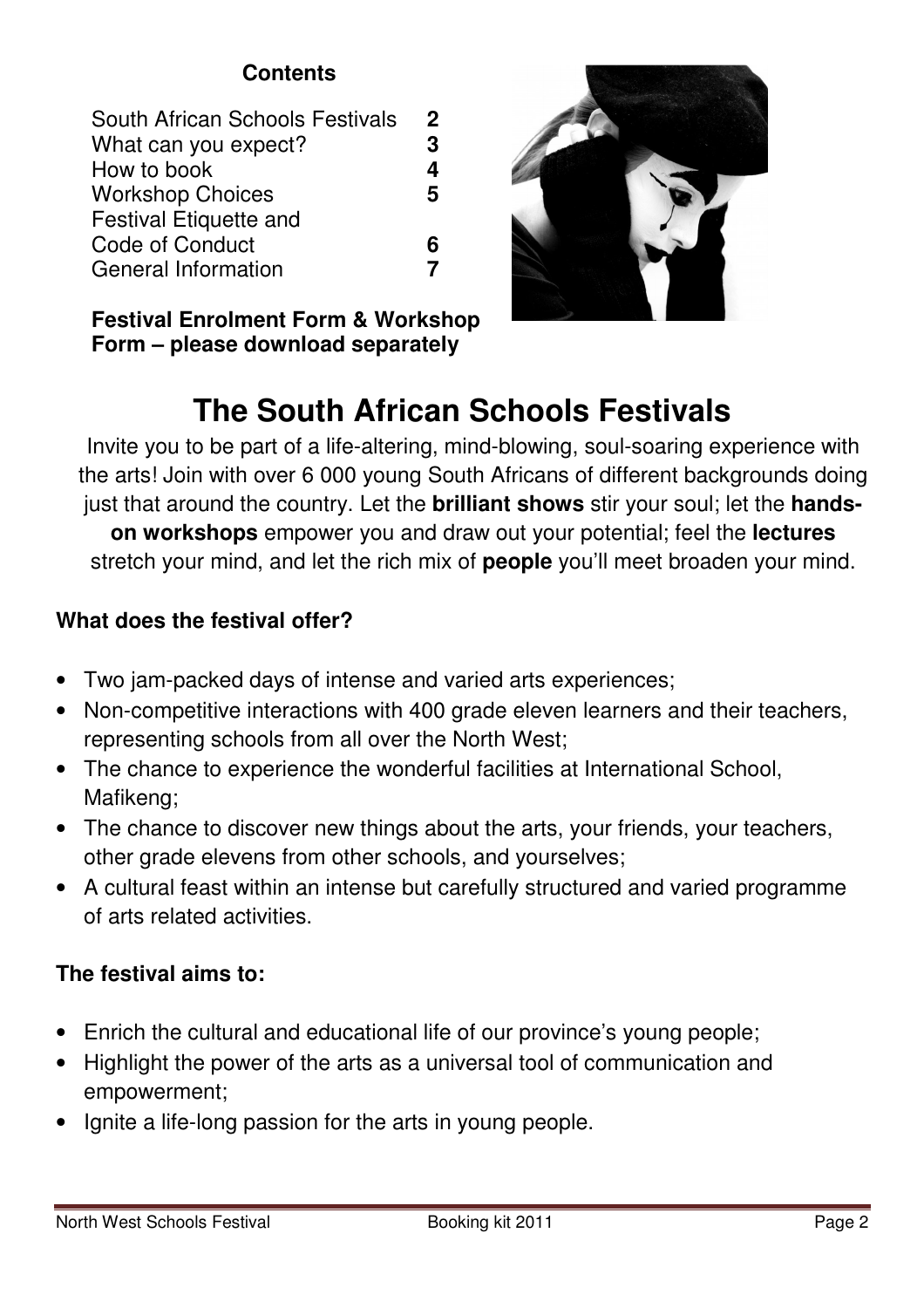# **Take advantage of ...**

• **Excellent value for money!** 

R320 per delegate – and you get all this:

# • **A vibrant inspiring programme!** In a jam-packed two days you will experience: a stunning **Keynote Address** designed to motivate and inspire; **hands-on workshops** with skilled and vibrant workshop leaders – choose from a selection of drama, dance, visual arts, writing and music; **Theatre, Dance and Music** that will make you laugh, cry, and shout for more; **lectures** to make you see things in a whole new way ... and **light meals** to keep you going!

# **Our contact details are as follows:**

The Manager Schools Festivals Grahamstown Foundation PO Box 304 Grahamstown, 6140

# **Some ideas for saving those cents ...**

The earlier you commit to attending the festival the easier it becomes to get there! Use your imagination and embark on entrepreneurial efforts of all kinds ... civvies days ... raffles ... cake sales...

# **Further sponsorship and contact details ...**

Limited sponsorship is available to those in need who apply in good time. If you have done all you can to raise money, but fall short of the full amount, you may apply in writing for additional sponsorship. **Please note**: Closing date for sponsorship requests is on

# **18 March 2011.**

Telephone: 046 603 1107 Fax: 046 622 7462 Email: lily.may@foundation.org.za Website: http://schoolfest.foundation.org.za Facebook: Schools Festivals

**"It was a once-in-a-lifetime experience for my learners. It has positive and inspiring effect on them. The whole vibe of energy, atmosphere and prospects are new, different and uplifting. Thank you for helping to breathe life into my learners."** 

**-Teacher, 2010**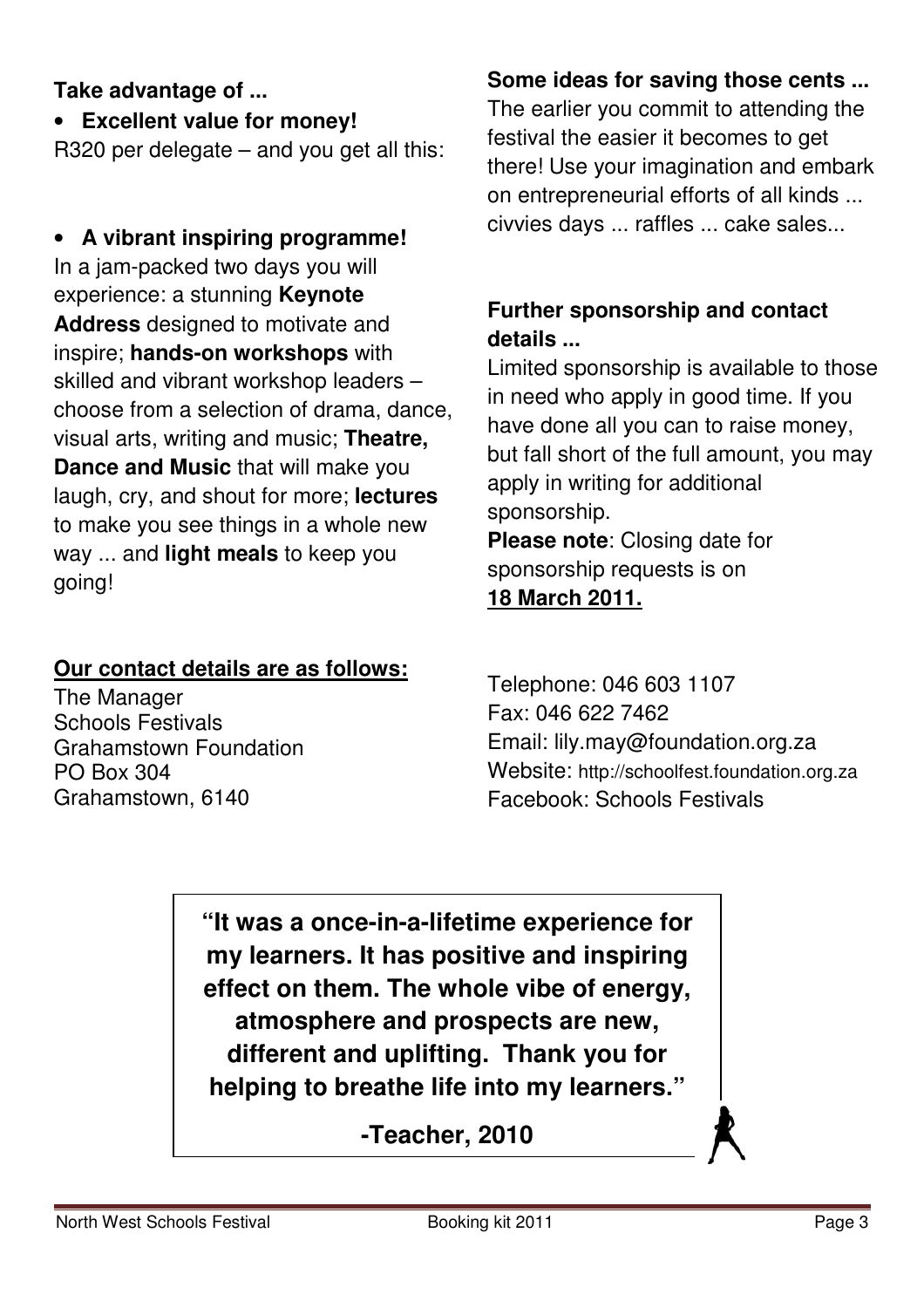# **How to book:**

## **Closing date for enrolments: Final Closing Date: 18 March 2011**  *(Note: Subject to space still being available by this date)*

**NOTE:** Numbers are limited to the available seats in venues and the workshops on offer. The closing date allows the organisers time to prepare a well planned event. We cannot accommodate delegates who just "arrive" without letting us know well beforehand. Confirmation of delegates is on a first come, first served basis while space is available.

#### **Festivals can be full BEFORE closing date.**

#### **Four easy steps to enrol:**

**1. ENROLMENT FORM:** Remove the centre page **"North West Schools Festival Enrolment Form"** from this booklet. Kindly complete ALL the information on both sides and fax it to us.

**2. GENERAL:** Enter the name and address of your school. Please be sure to enter the telephone and fax numbers, as well as teachers' cell numbers. **NB** Fax numbers enable us to confirm enrolments and give delegates important last minute information, e.g. the starting and finishing time of each day.

**3. WORKSHOPS:** Enter your names and those of your pupils on the **"Workshop &** 

**Enrolment Form"** (centre pages) and fax it to us. Leave the "Workshop Choices" section blank and complete and re-fax it once we have sent you the workshop information.

Workshop information will be sent to you when we receive your enrolment form. When you receive the workshop information, each learner should choose five workshops from the list, and their choices should be entered into the appropriate box on the Workshop Enrolment Form. Please duplicate the form should you need more space.

**4. PAYMENT:** Payment made *before* 18 March 2011 will secure your booking (subject to available space.) Enrolments are accepted on a first come, first served basis. Both learners and teachers are liable for the enrolment fee.

Payment can be made in two ways:

#### **a) By direct deposit** to: *The Grahamstown Foundation Standard Bank, Grahamstown Branch code 050917 Account number 081 996 071*

**NB:** Please write **NW Festival** on the deposit slip and fax it, with **both** of your enrolment forms, to *Fax number 046 622 7462* 

**OR**

**b) By cheque** made out to the *Grahamstown Foundation*, and posted with your enrolment form to: **Schools Festivals. Schools Festivals,** *Grahamstown Foundation PO Box 304, Grahamstown, 6140* 

**CANCELLATION FEE:** In the event of a cancellation, a cancellation fee of R160 will be levied plus any costs incurred e.g. food that has been booked and paid for by the organisers. The remaining sum will be refunded **after** the festival and only on a **written request** for a refund with a doctor's note or note from the parent(s) / guardian(s).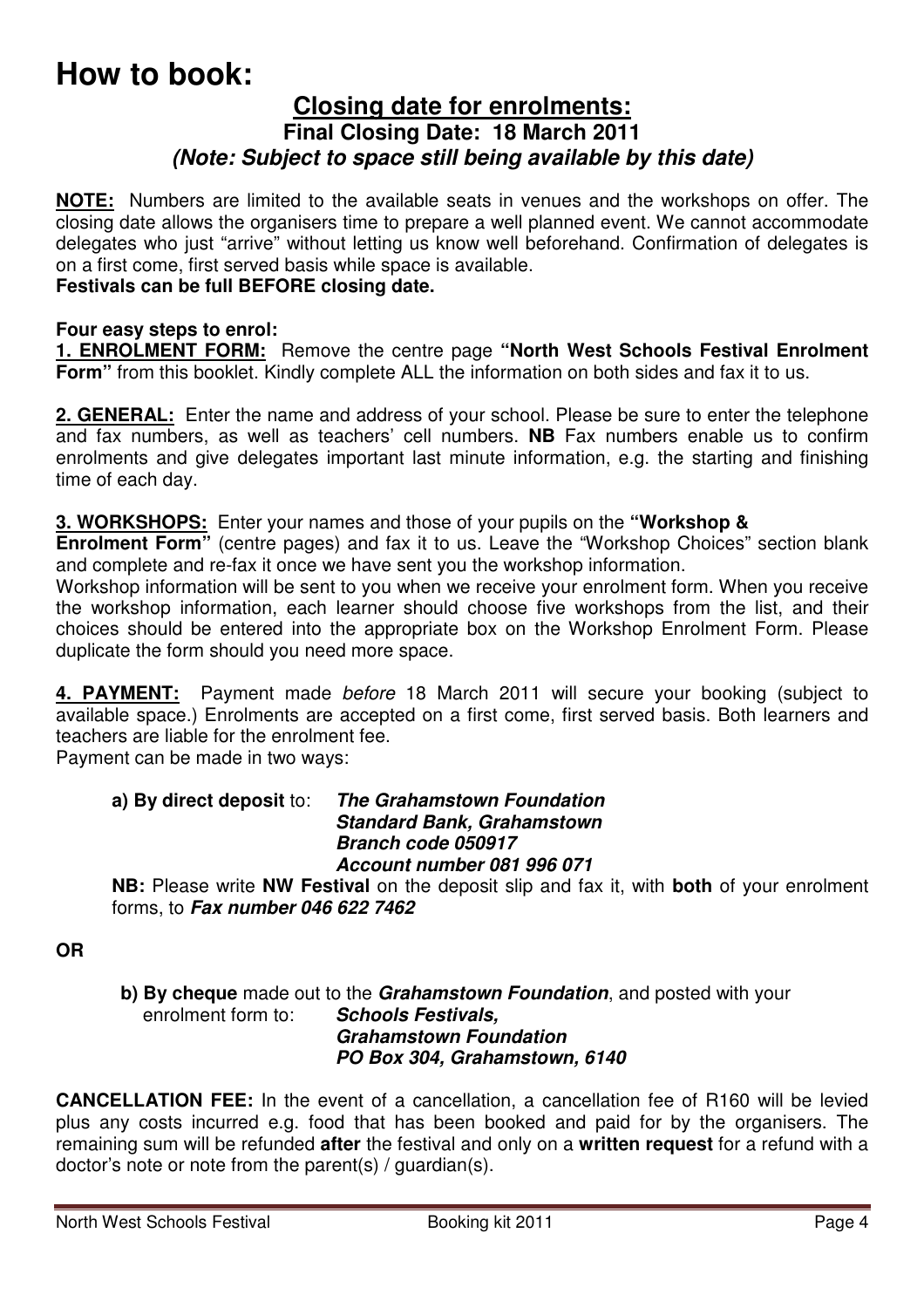# **About the Workshop Choices**

Please send us your Eastern Cape Schools Festival Enrolment form so that we can send you the list of workshop choices as soon as possible. Delegates who make their choices early stand an excellent chance of getting the workshops that appeal to them the most! Delegates can look forward to a vibrant and exciting selection of workshops. The following is a selection of what has been offered in the past:

**What makes an Artist? -** An innovative journey discovering your inner artist. This workshop will expand your mind and unleash wild imaginings.

Life is a Cabaret - Cabaret is one of the most flexible and versatile forms of theatre and was born out of a need to take a stand. Learners will get a chance to talk about what bothers them and explore ways of expressing themselves through words, music and movement.

**Shukum Uthethe (move & speak) -** Wake up! Youth of our nation! Wake up! Join us on this Drama and Dance journey. Speak out, throw your body and free your mind!

**Music Making -** Music drips through our veins, pumps out the rhythm of heartbeats, slides against the floor, ...See what music we can create together using everyday rhythms.

**The Power of Theatre -** Develop your unique talents and share them with others learn how to come up with plays and thrill your audiences with them.

**Ingoma African Dance -** Learn to perform the exhilarating traditional dances of Africa. Get ready to shake that body of yours!

**Out the Box -** This workshop encourages creative thinking by putting you on the spot and encouraging you to think out the box by using a range of practical exercises.

**Anyone Game?** - Serious about theatre? Love to act? Or feel like you're not really the creative type? Whether you're a diva or shy of the spotlight, come and experience the magic of drama through games and play.

# **and much much more!**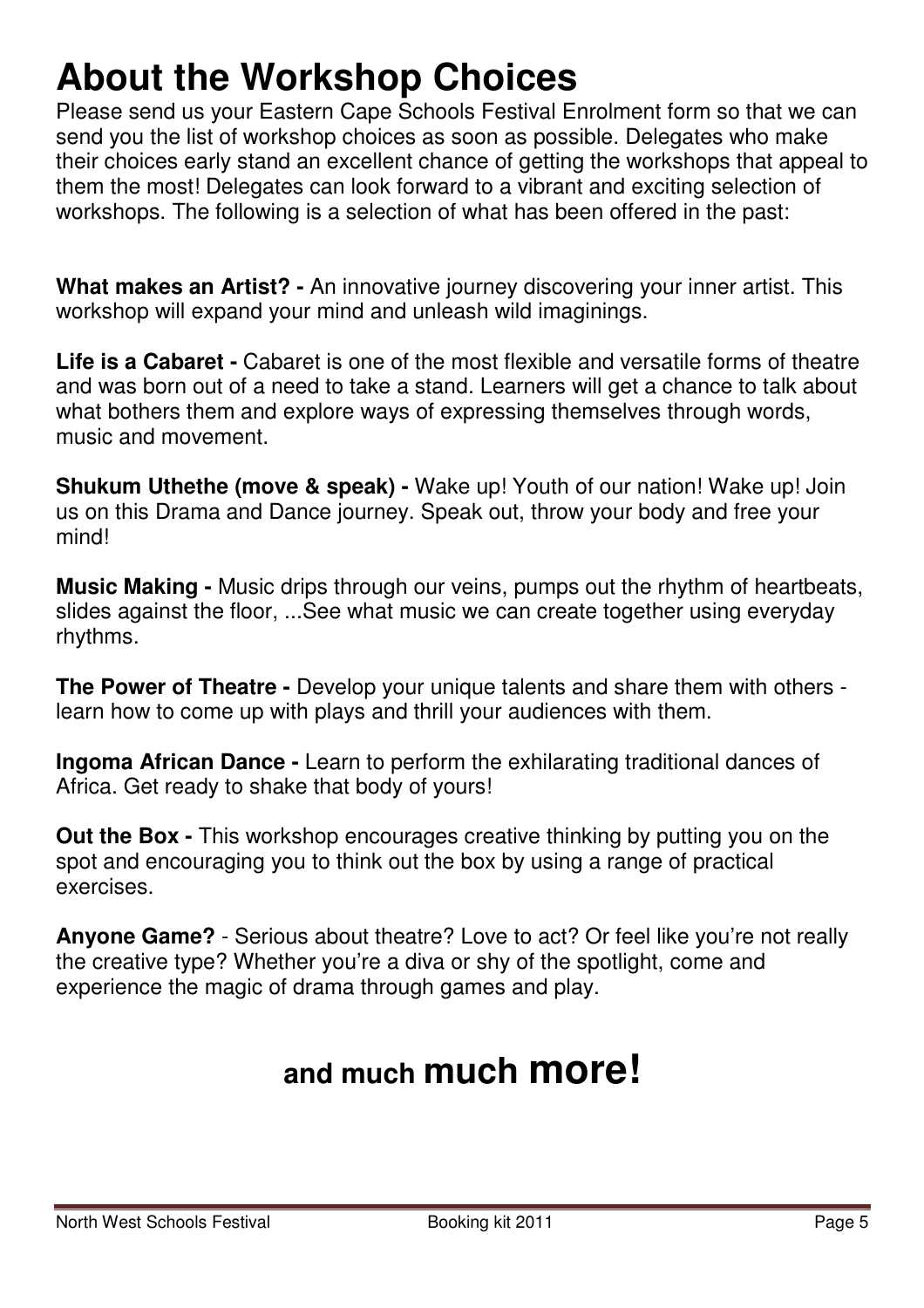# **Festival Etiquette and Code of Conduct Please discuss this with pupils before arriving at the festival.**

Teachers/chaperones are kindly asked to monitor the behaviour of their delegates in venues.

- 1. All delegates are subject to the Code of Conduct at all times during the festival. You are kindly asked not to jeopardise future festivals with poor behaviour.
- 2. Delegates are kindly asked to respect the property of our hosts and not to cause damage to property in any way.
- 3. Please be punctual for the start of all performances, lectures, and workshops. Latecomers can disturb performers, and organisers reserve the right to keep latecomers out of the theatre venues until a suitable interval. Most productions do not have an interval.
- 4. Once seated in theatres we ask you to respect the theatre process and not to disrupt the experience of those around you by coming and going during a performance, or engaging in disruptive behaviour e.g. talking.
- 5. No food or drink may be consumed in theatres or workshop venues.
- 6. Please understand that in the interests of developing empowered, richer, fuller, human beings it is important to promote socially acceptable modes of behaviour amongst our delegates. We need all delegates to be bright-eyed and refreshed for the busy programme they will have ahead of them; a good night's rest will be imperative during the festival.

**By observing these basic courtesies, we hope to establish an audience that is both respectful and sensitive to the needs of performers and fellow audience members, and to promote a more receptive environment where all present may enjoy the event.** 

# **Please remember to switch your cell phone OFF and keep it in a safe place!**

# **Thank you**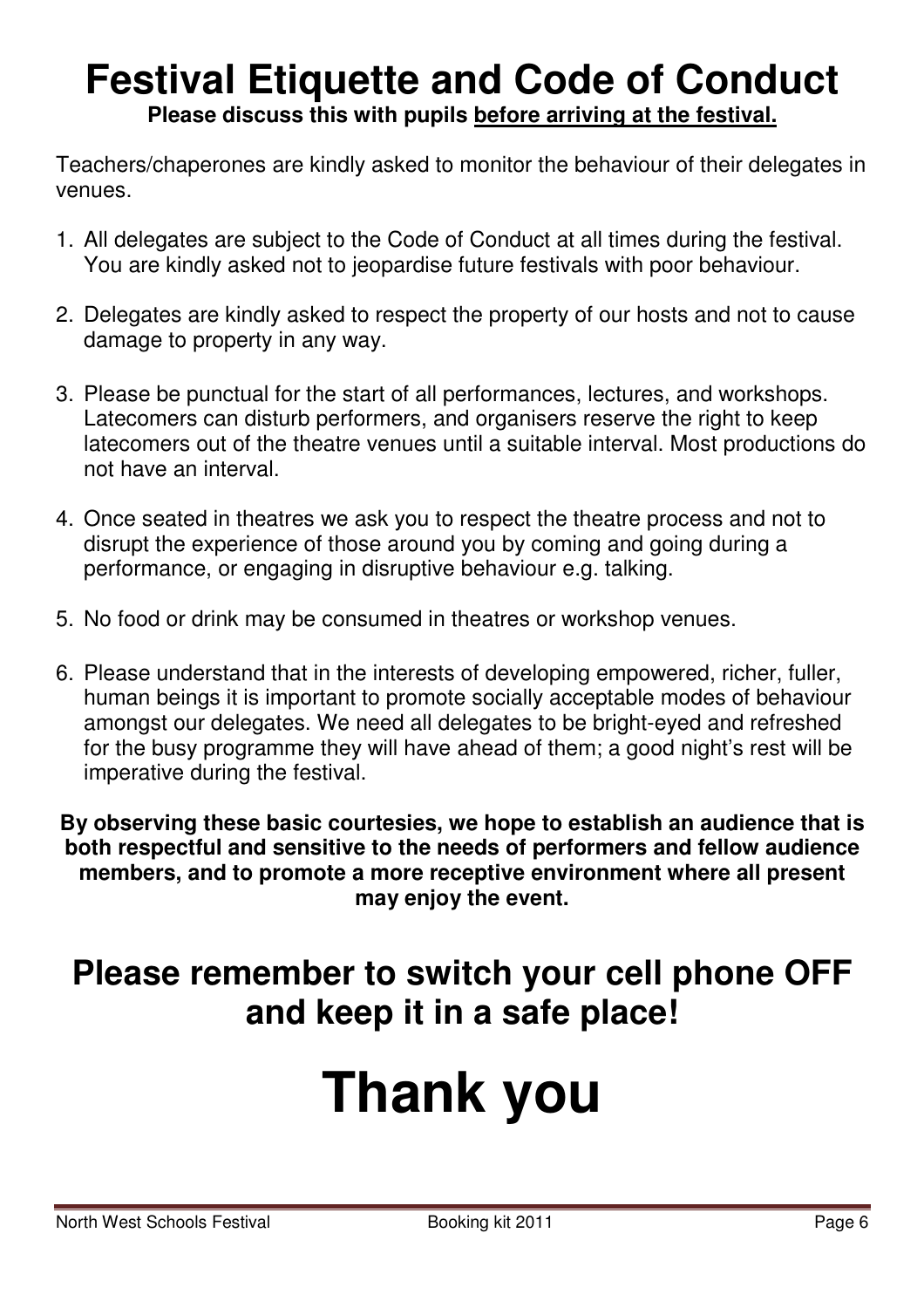# **General Information**

- **Dates:** North West I Festival 18th & 19th April 2011 North West II Festival – 20th & 21st April 2011
- **Cost:** R320 per delegate (Teachers and learners are liable for the registration fee)
- **Times:** *Provisional (to be confirmed): 18th/20th April 09h00 21h00 19th/21st April - 08h00 – 14h00*
- **Venue:** International School, Mafikeng

# **Closing date for enrolments:**

# **Final Closing Date for all schools: 18 March 2011**

## **Registration**

The festivals start with REGISTRATION from 09h00 on the 18<sup>th</sup>/20<sup>th</sup> April and 08h00 on the19<sup>th</sup>/21<sup>st</sup> April. Please arrive in good time to register and collect your Festival information packs.

End of Day: The festival will end at approximately 21h00 on the  $18<sup>th</sup>/20<sup>th</sup>$  April and approximately 14h00 on the  $19<sup>th</sup>/21<sup>st</sup>$  April. Please provide us with a fax number where final details/changes to this information can be sent to you,

OR call us to confirm bookings and final arrangements by 25 March 2011.

#### **Transport**

School parties must use their own or public transport to and from the festival venue each day.

#### **Dress**

Pupils must wear school uniform for the Official Opening and until they take part in their first workshop. For workshops pupils need to change into comfortable working clothes (e.g. school tracksuits). Please ensure that your pupils bring comfortable "working clothes" with them.

#### **Accommodation**

Accommodation is available at the International School in Mafikeng. Bedding can be provided at an additional fee but delegates may bring their own bedding if they wish. Please bring your own towels and toiletries. Please fill in the necessary details on the enrolment form.

#### **Meals & Refreshments**

Light meals and teas are provided **during** the festival. They are of the "fast-food" variety and are included in the registration fee. Be sure to indicate any dietary preferences on the enrolment form.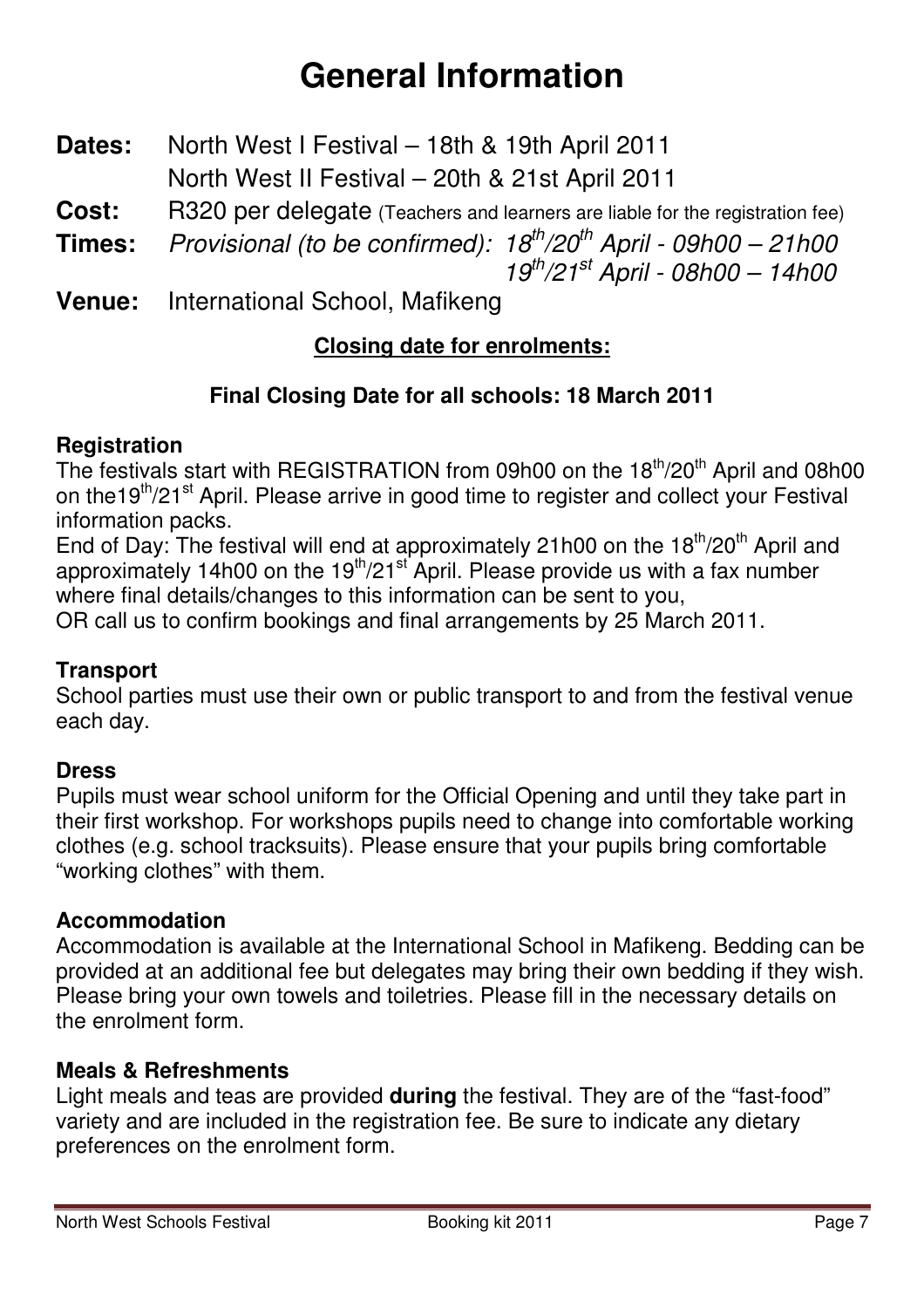## **Workshop choices**

Workshops are allocated on a first come, first served basis. Each workshop takes a limited number of people and so choices **cannot be guaranteed**. Please indicate your choices, in order of preference, on the enrolment form. Delegates will be placed in the workshops of their choice **if there is space**. Delegates will be supplied with workshop tickets at registration. A valid workshop ticket guarantees entry to a workshop.

## **Chaperons/Teachers**

Each school party must be accompanied by a teacher/chaperon. Chaperons are expected to remain with their learners throughout festival performances, to assume responsibility for pupils' behaviour, and to assist pupils in finding venues and workshops. Both learners and teachers stand to benefit enormously from the festival experience.

# **Bookings**

**Booking is essential to secure your place** and for making adequate catering and workshop arrangements. All bookings will be confirmed if you have supplied us with a fax number. You may also confirm your booking by calling Lily in the Schools Festival office on *046-603 1107, or faxing us at 046-622 7462.* 

*"It was a great experience."* 

*– Learner, 2010* 





*"I have definitely had an enlightening and an aweinspiring experience. Drama is my life and the possibilities are endless. I was inspired and your shows are well presented."* 

*- Learner, 2010*